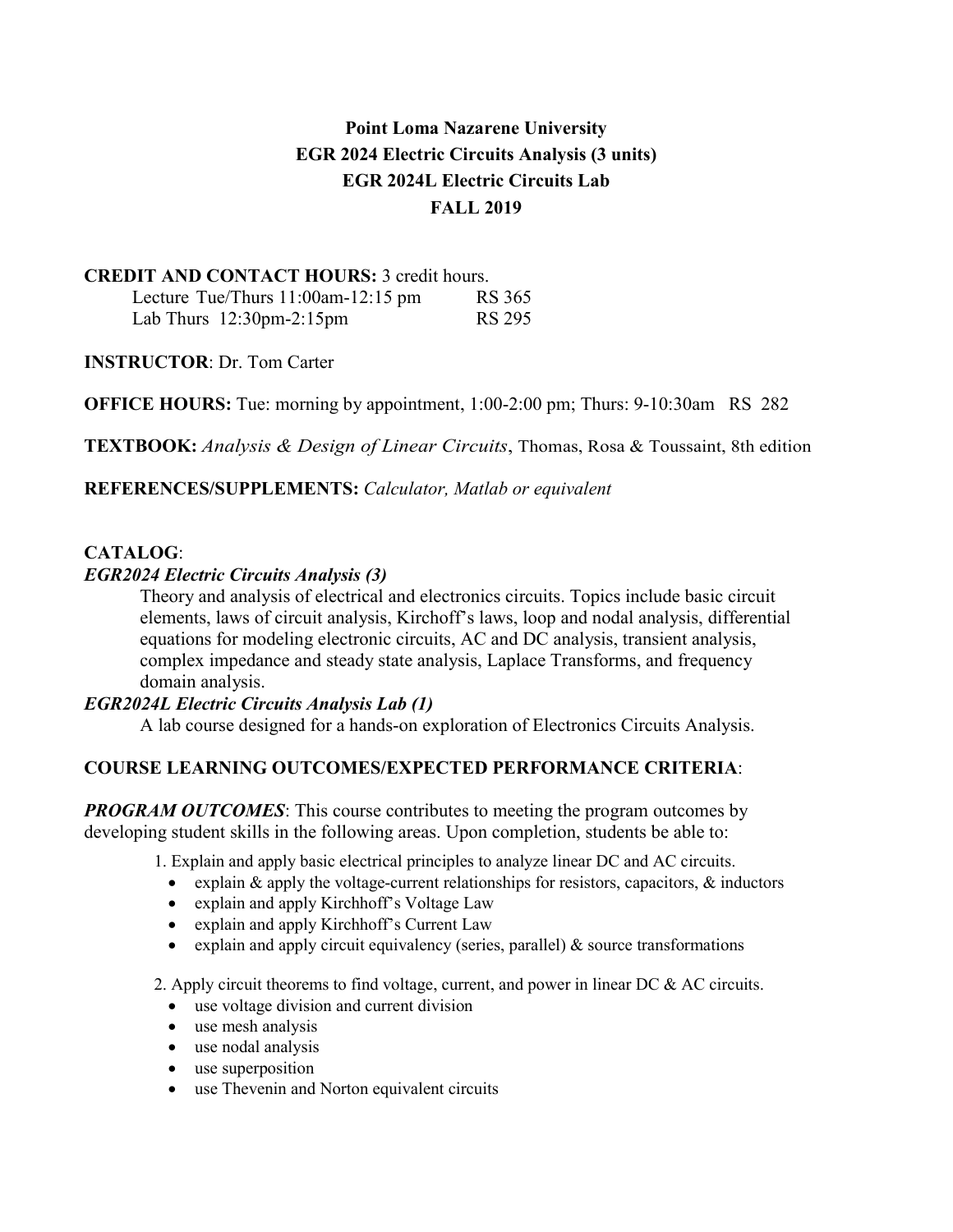- 3. Describe basic waveforms.
	- identify and manipulate step, ramp, exponential, and sinusoidal waveforms
	- identify and manipulate composite waveforms
	- define and calculate the frequency, period, and phase of periodic waveforms
	- explain and calculate the average and effective (rms) values of periodic waveforms

4. Calculate the transient response of linear DC RC, RL & RLC circuits.

- explain and calculate the time constant of RC, RL and RLC circuits
- calculate the initial and final conditions of RC, RL and RLC circuits
- formulate and graph the transient response of RC, RL and RLC circuits
- model switches in circuits using step functions
- 5. Analyze the sinusoidal steady-state response of linear AC circuits.
	- express sinusoidal waveforms as phasors
	- describe the voltage-current relationships of passive elements by their impedances
	- calculate voltage phasors and current phasors in circuits containing complex impedances
	- express phasors as sinusoidal waveforms

6. Analyze full response (transient plus steady-state) of linear AC circuits

- describe and evaluate circuits using Laplace transforms
- evaluate circuit response at different frequencies using frequency domain analysis
- 7. Understand how to build and test linear circuits from discrete components
	- be proficient with electrical test equipment, power supplies and signal generators
	- apply theoretical techniques to design and evaluate real circuits
	- clearly communicate lab results and support team activities

#### **GRADING**

| Homework     |     | 25% (lowest score for the semester will be dropped) |
|--------------|-----|-----------------------------------------------------|
| Lab          |     | 20% (lowest score for the semester will be dropped) |
| Midterm $#1$ | 15% |                                                     |
| Midterm #2   | 15% |                                                     |
| Final        | 25% |                                                     |

Final grades will be determined as follows:

100-93% A 90-92.9% A-87-89.9% B+ 83-86.9% B 80-82.9% B-77-79.9% C+ 73-76.9% C 70-72.9% C-67-69.9% D+ 63-66.9% D 60-62.9% D-0-59.9% F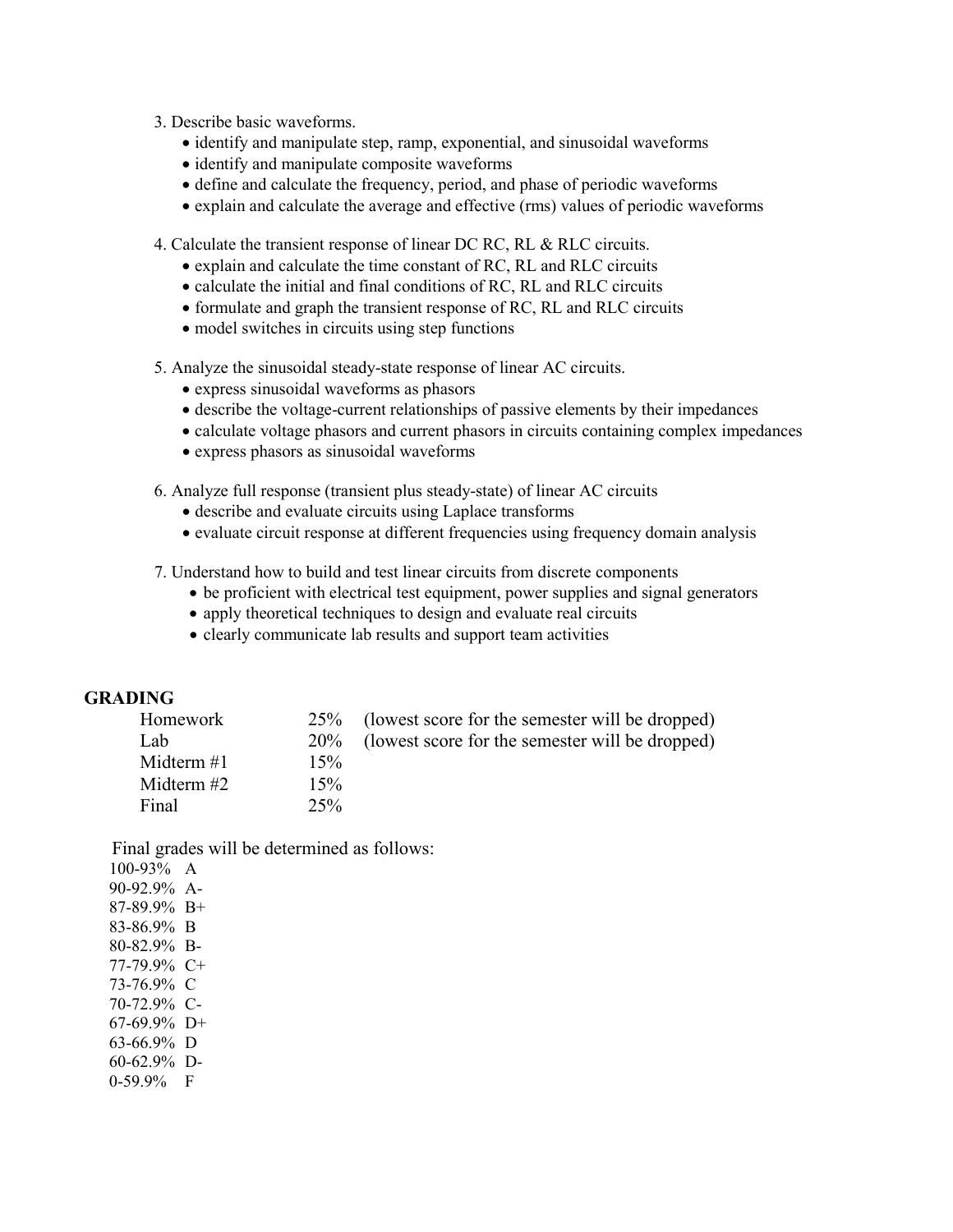#### **COURSE ORGANIZATION**

**Lectures:** PowerPoint and interactive discussion will cover the topics below. In class participation may result in extra credit points that will be applied to the next exam. Lectures will be posted on Canvas after the class.

**Homework:** will be assigned weekly at the end of the lecture period (Thursdays) and due before the end of the day the following Thursday. Homework should be submitted on Canvas as either text or attached file (which can include pictures of handwritten work, if clearly legible). If delivered late, but by the end of the next day (Friday), the grade will be reduced to a max of 20% of original points. No late homework will be accepted after that. The lowest grade for a homework assignment for the semester will be dropped. Some of the homework assignments will involve independent research and have questions and problems with no single "right" answer. Those will be graded based on your clarity, completeness of source references, and ability to independently research. In some cases, creativity may also be required and evaluated. Copied answers will be given zero credit. Homework feedback will be posted on Canvas once grading is completed.

**Lab:** will be conducted on Thursdays and will provide hands-on experience with discrete component circuits on subjects related to the material being covered at that time. Some of the lab time may also be used for interactive problem sessions, if needed. Occasionally, lab time may also include Matlab (or equivalent) programming for topics being studied. Lab results will be documented in a lab notebook and turned in at the end of the lab session unless otherwise stated. Graded labs will be returned at the beginning of the next lab. The lowest grade for a lab in the semester will be dropped. Much of the lab work will be done with a lab partner(s) and lab submittal will be joint, so communication and teamwork will factor into the grade. A final lab project, which will allow some design creativity, is planned for the end of the semester and may be spread over multiple lab sessions.

**Midterms:** Two midterms will be given, based on the material covered during that period of the class. Your own personal handwritten notes may be used on these exams, along with a dedicated calculator. Phones and computers will not be allowed.

**Final:** The Final will be comprehensive, covering the material of the entire semester. Your own personal handwritten notes may be used on the Final.

**If you will miss a class or exam for a school function**, you must arrange to make it up **ahead of time**. It is your responsibility to let the professor know of such an absence enough ahead of time to accommodate. Absences due to unexpected emergencies will require documentation from a reliable and verifiable source of the time and reason for such absence.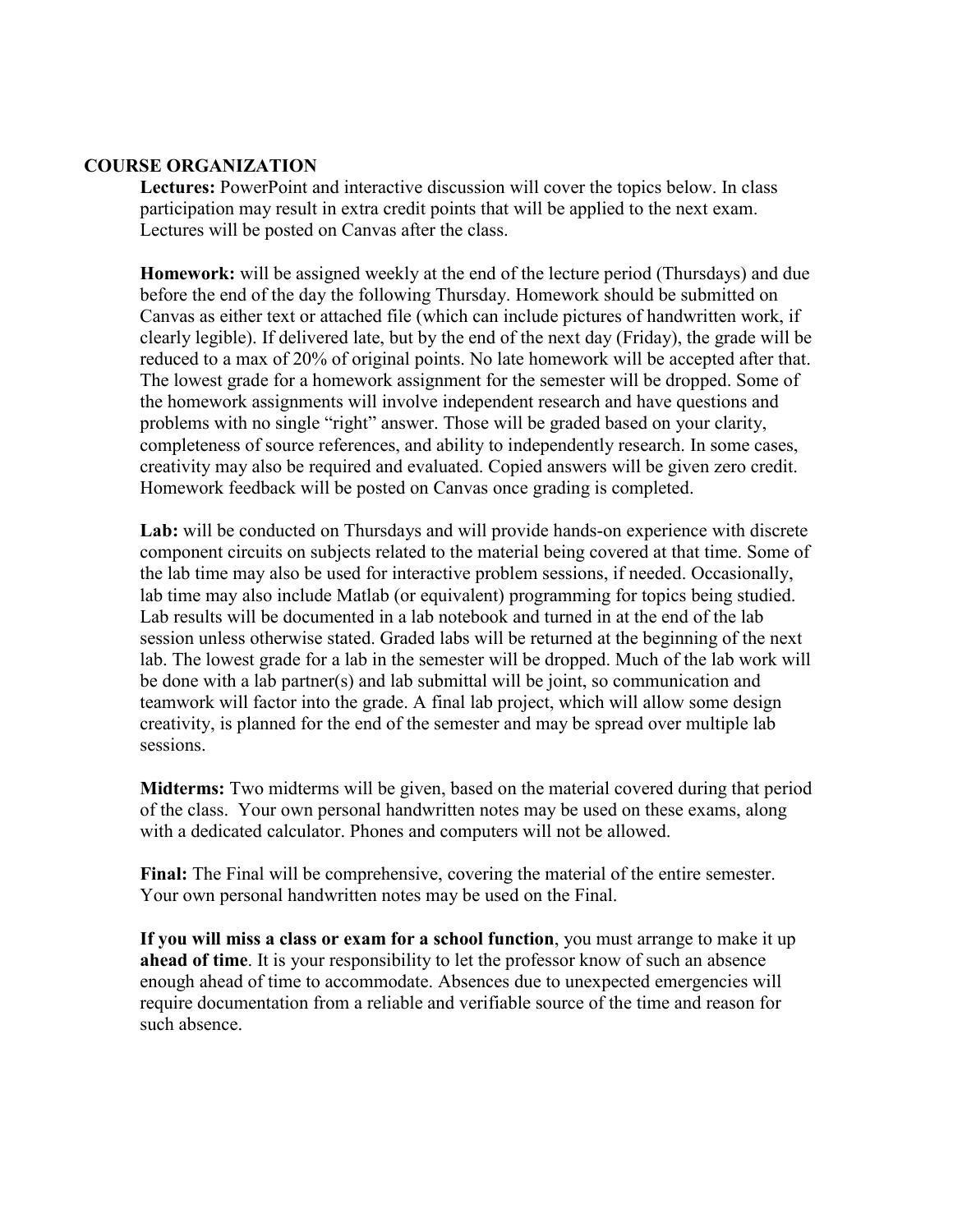## **UNIVERSITY MISSION:**

Point Loma Nazarene University exists to provide higher education in a vital Christian community where minds are engaged and challenged, character is modeled and formed, and service becomes an expression of faith. Being of Wesleyan heritage, we strive to be a learning community where grace is foundational, truth is pursued, and holiness is a way of life.

#### **DEPARTMENT MISSION:**

The Physics and Engineering Department at PLNU provides strong programs of study in the fields of Physics and Engineering. Our students are well prepared for graduate studies and careers in scientific and engineering fields. We emphasize a collaborative learning environment which allows students to thrive academically, build personal confidence, and develop interpersonal skills. We provide a Christian environment for students to learn values and judgment, and pursue integration of modern scientific knowledge and Christian faith.

## **ATTENDANCE:**

Attendance is expected at each class session. In the event of an absence you are responsible for the material covered in class and the assignments given that day.

Regular and punctual attendance at all classes is considered essential to optimum academic achievement. If the student is absent from more than 10 percent of class meetings, the faculty member can file a written report which may result in de-enrollment. If the absences exceed 20 percent, the student may be de-enrolled without notice until the university drop date or, after that date, receive the appropriate grade for their work and participation. See [Attendance Policy](https://catalog.pointloma.edu/content.php?catoid=28&navoid=1761#Class_Attendance) in the in the Undergraduate Academic Catalog.

#### **CLASS ENROLLMENT:**

It is the student's responsibility to maintain his/her class schedule. Should the need arise to drop this course (personal emergencies, poor performance, etc.), the student, not the instructor, has the responsibility to follow through (provided the drop date meets the stated calendar deadline established by the university). Simply ceasing to attend this course or failing to follow through to arrange for a change of registration (drop/add) may easily result in a grade of F on the official transcript.

#### **ACADEMIC ACCOMMODATIONS:**

While all students are expected to meet the minimum standards for completion of this course as established by the instructor, students with disabilities may require academic adjustments, modifications or auxiliary aids/services. At Point Loma Nazarene University (PLNU), these students are requested to register with the Disability Resource Center (DRC), located in the Bond Academic Center. [\(DRC@pointloma.edu](mailto:DRC@pointloma.edu) or 619-849-2486). The DRC's policies and procedures for assisting such students in the development of an appropriate academic adjustment plan (AP) allows PLNU to comply with Section 504 of the Rehabilitation Act and the Americans with Disabilities Act. Section 504 (a) prohibits discrimination against students with special needs and guarantees all qualified students equal access to and benefits of PLNU programs and activities. After the student files the required documentation, the DRC, in conjunction with the student, will develop an AP to meet that student's specific learning needs. The DRC will thereafter email the student's AP to all faculty who teach courses in which the student is enrolled each semester. The AP must be implemented in all such courses.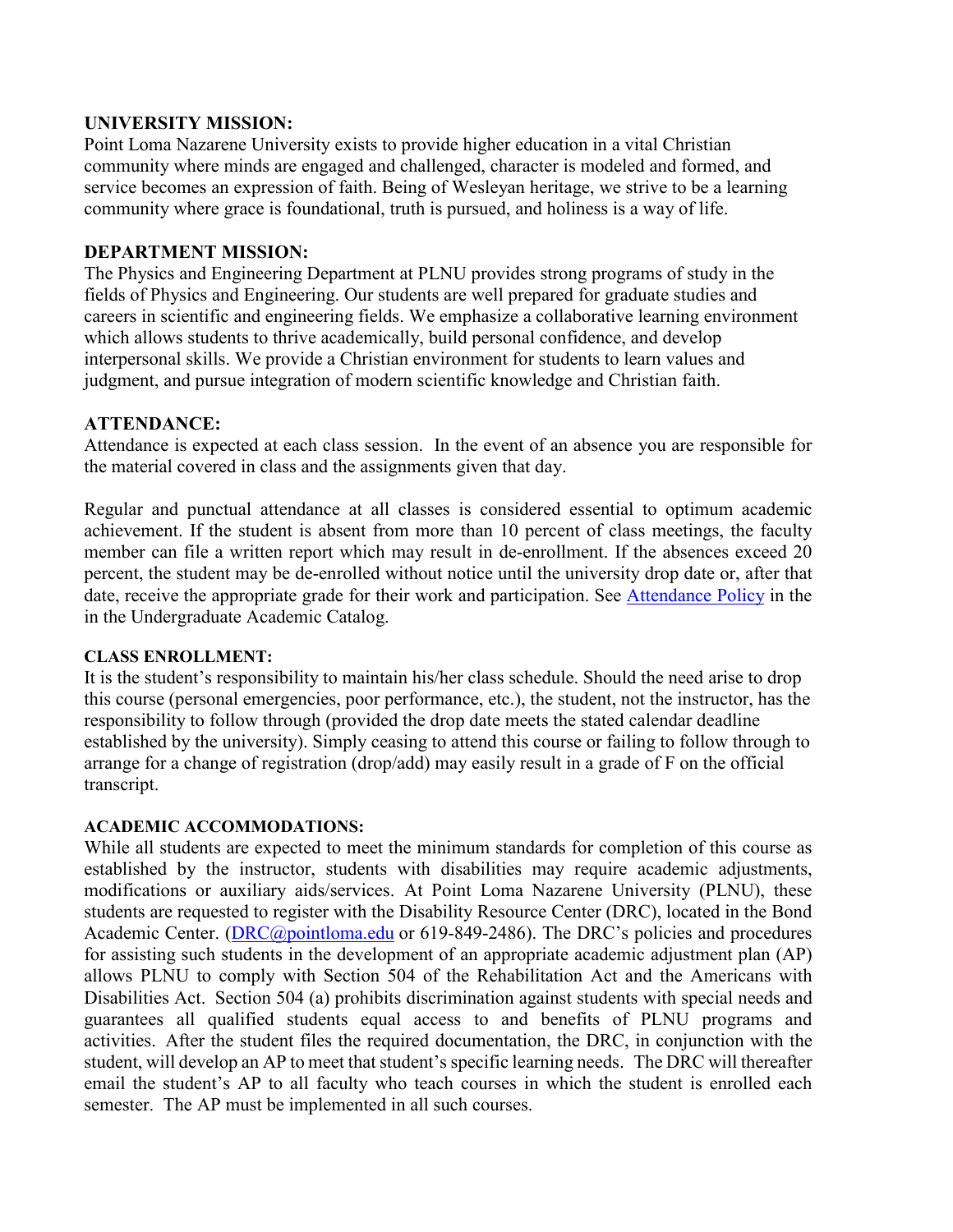If students do not wish to avail themselves of some or all of the elements of their AP in a particular course, it is the responsibility of those students to notify their professor in that course. PLNU highly recommends that DRC students speak with their professors during the first two weeks of each semester about the applicability of their AP in that particular course and/or if they do not desire to take advantage of some or all of the elements of their AP in that course.

#### **ACADEMIC HONESTY**

Students should demonstrate academic honesty by doing original work and by giving appropriate credit to the ideas of others. Academic dishonesty is the act of presenting information, ideas, and/or concepts as one's own when in reality they are the results of another person's creativity and effort. A faculty member who believes a situation involving academic dishonesty has been detected may assign a failing grade for that assignment or examination, or, depending on the seriousness of the offense, for the course. Faculty should follow and students may appeal using the procedure in the university Catalog. See [the catalog](https://catalog.pointloma.edu/content.php?catoid=28&navoid=1761#Academic_Honesty) for definitions of kinds of academic dishonesty and for further policy information.

## **FINAL EXAM:**

The final exam will be comprehensive over all the material covered in the class. The Final Exam date and time is set by the university at the beginning of the semester and may not be changed by the instructor. This schedule can be found on the university website and in the course calendar. No requests for early examinations will be approved. Only in the case that a student is required to take three exams during the same day of finals week, is an instructor authorized to consider changing the exam date and time for that particular student.

# **COPYRIGHT PROTECTED MATERIALS:**

Point Loma Nazarene University, as a non-profit educational institution, is entitled by law to use materials protected by the US Copyright Act for classroom education. Any use of those materials outside the class may violate the law.

#### **CREDIT HOURS:**

In the interest of providing sufficient time to accomplish the stated course learning outcomes, this class meets the PLNU credit hour policy for a 3 unit class and 1 unit lab delivered over 15 weeks. Details about how the class meets the credit hour requirements can be provided upon request.

| <b>LECTURE</b> | <b>TENTATIVE TOPICS</b><br><i>(subject to change)</i> | <b>TEXT</b><br><b>SECTIONS</b> | <b>LAB</b>            | Probable<br>Date |
|----------------|-------------------------------------------------------|--------------------------------|-----------------------|------------------|
|                | Introduction; Key Terms                               | $1-1$ to $1-3$                 | <b>Basic Circuits</b> | 9/5              |
|                | Circuit Elements; Analysis using KCL & KVL            | $2-1, 2-2, 2-3$                |                       | 9/10             |
| 3              | Equivalent Circuits, Voltage/Current Division         | $2-4, 2-5$                     | <b>Resistor Fun</b>   | 9/12             |
| 4              | <b>Circuit Reduction</b>                              | $2 - 6$                        |                       | 9/17             |
| $\mathcal{F}$  | Nodal Analysis, Mesh Analysis                         | $3-1, 3-2, 3-3$                | Circuit Analysis      | 9/19             |
| 6              | Thevenin & Norton Equivalent, Interface Design        | $3-4, 3-5, 3-6$                |                       | 9/24             |
|                | Overflow/ Problem Session                             |                                | I/F Analysis          | 9/26             |

# **EXPECTED COURSE SCHEDULE BY Date**: